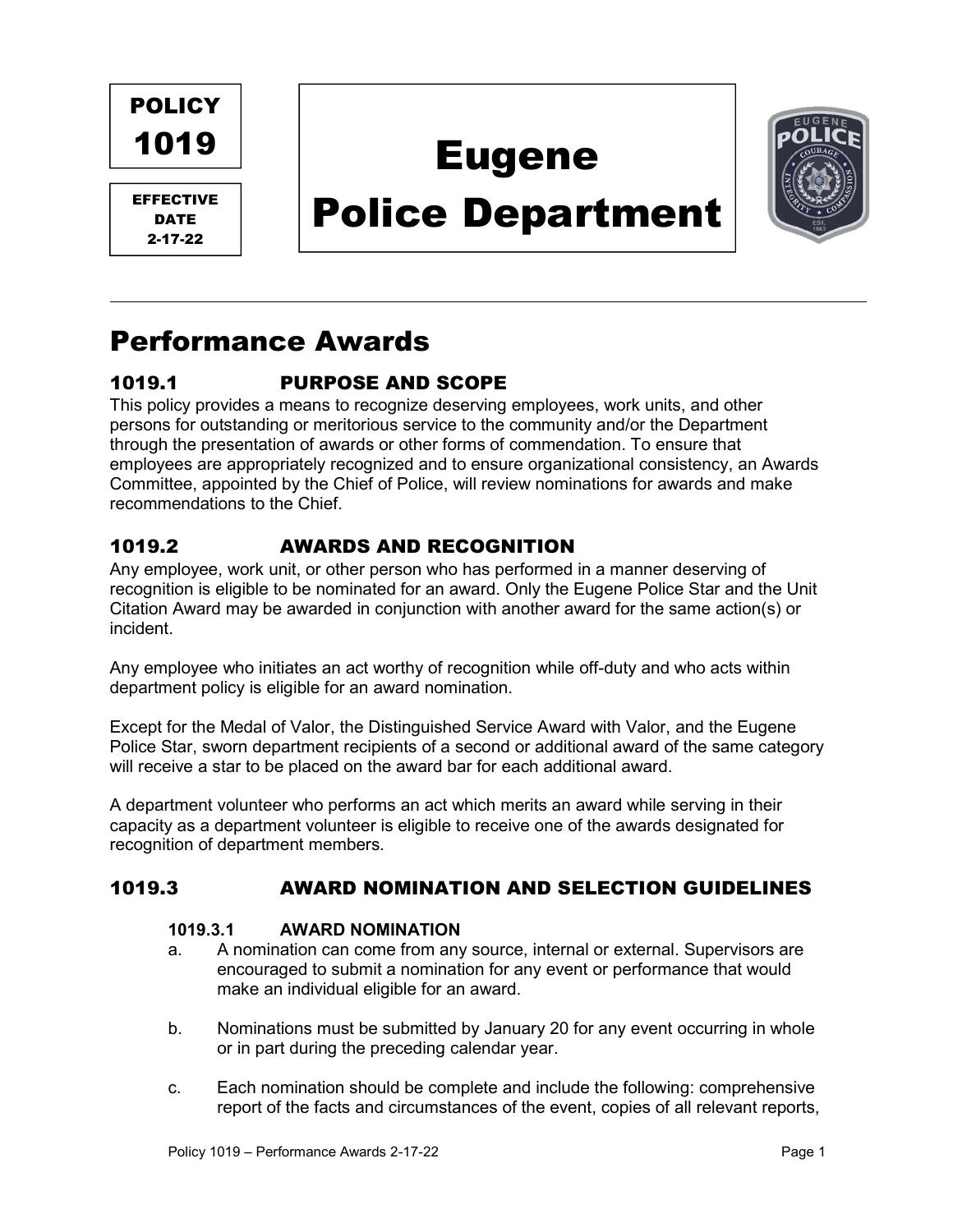any other documentation or statements that support the nomination, and witness's information

#### 1019.3.2 SELECTION PROCEDURE

A nomination can come from any source, internal or external. Supervisors are encouraged to submit a nomination for any event or performance that would make

The Awards Committee will review completed nominations and any accompanying documentation or comments. They will evaluate the facts to ensure that each act being nominated meets the criteria by applying all relevant policies and procedures, as well as common sense to the review process. The committee may investigate further if they deem it necessary, including interviewing witnesses.

- a. The Awards Committee will recommend one of the following options:
	- Approval of the award
	- A different award
	- No award
- b. Factors which may cause the Committee to recommend against an award may include:
	- 1. An act that was undertaken foolishly, inappropriately, unnecessarily, or that was needlessly risky, regardless of outcome.
	- 2. An act that inappropriately jeopardized citizens or other employees.
	- 3. An employee who failed to act in a situation in which a civilian or another employee was subsequently jeopardized or injured as a result.
- c. Nominations received for members currently serving on the awards committee will be forwarded directly to Senior Staff for consideration.
- d. Final recommendations will be presented to Senior Staff by February 15.
- e. Senior Staff will review the Award Committee recommendations and evaluate the nominations against the department's mission, vision, core values, commitment, and strategic goals.
- f. The Chief of Police will review recommendations made by the Awards Committee for final approval and will inform the nominator of the Chief's decision for each nomination.

#### 1019.4 AWARD PRESENTATION AND DISPLAY

- a. After approval by the division manager, a Commendation Award will be returned to the involved employee's work unit supervisor who should present it at briefing or another work unit meeting.
- b. Other awards will be formally presented at the department awards ceremony. If the employee cannot attend the awards ceremony, the award will be formally presented at a later date in an area that is before the employees peers and supervisors (such as a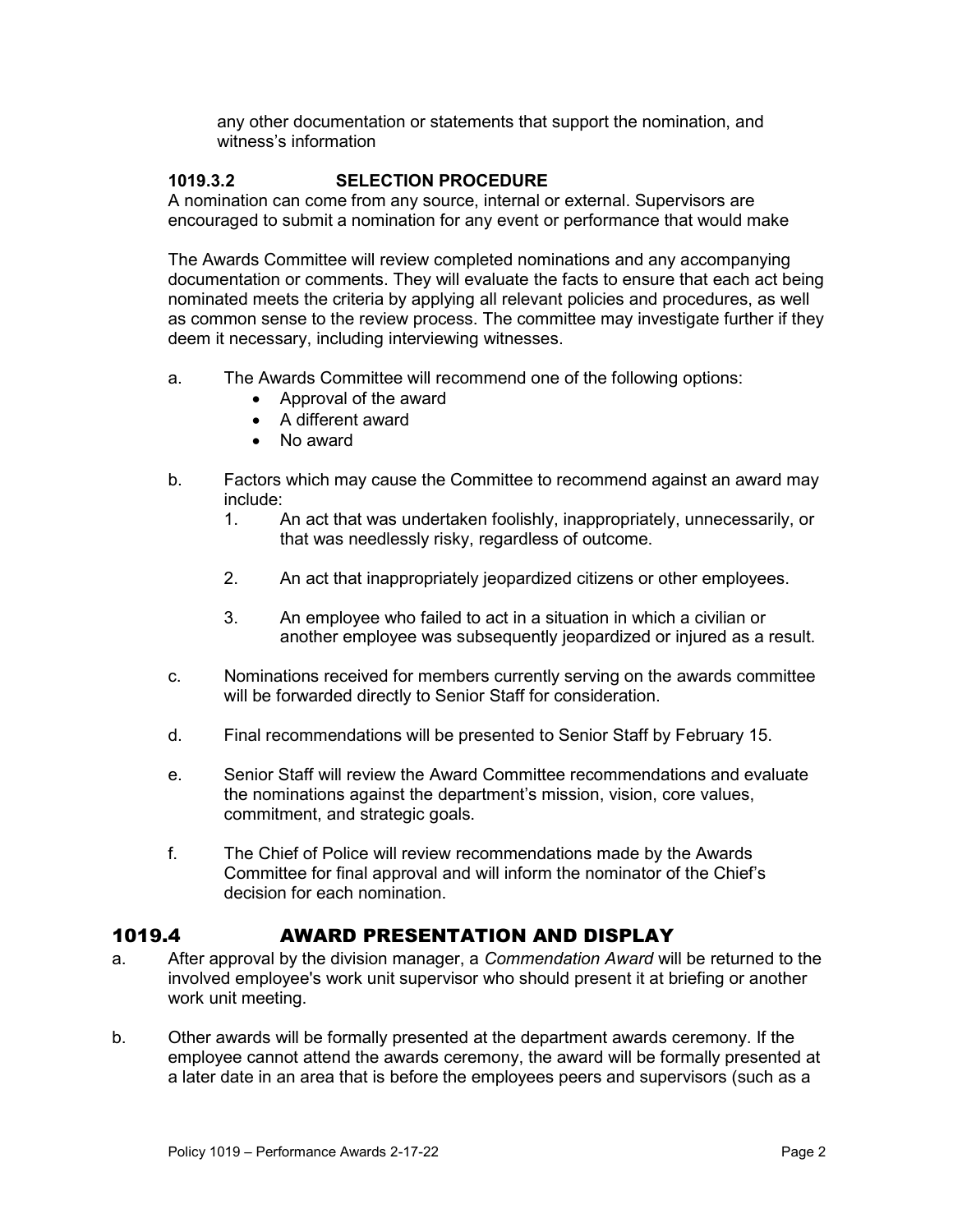patrol briefing, in-service training, records, etc.) unless the employee requests not to be publicly recognized.

- c. The presentation of awards and commendations is intended to have a positive impact on employee morale. If it appears there will be some delay in the presentation of an award to an employee, the department may elect to hold an informal presentation ceremony, normally followed by the formal presentation at the awards ceremony.
- d. Civilian letters of appreciation will be mailed to the recipient.
- e. Civilian Service and Lifesaving Awards may be presented at the awards ceremony.
- f. Awards are presented in the order listed in section 1019.7.
- g. Award bars may be worn by personnel when in uniform in accordance with department policy and the uniform manual.

#### 1019.4.1 POSTHUMOUS AWARDS

Any form of recognition outlined in this policy may be awarded posthumously if the person's actions met the requirements for the award(s) being considered.

Posthumous awards will receive the full recognition for the award. Immediate family members may be presented with the United States Flag when the death resulted from the incident being recognized.

Posthumous awards for department employees may be presented at either the Awards Ceremony, funeral, or memorial service for the employee at the discretion of the family.

Posthumous awards for civilians will normally be presented at the Awards Ceremony.

#### 1019.5 AWARDS COMMITTEE MEMBERSHIP

The Awards Committee will consist of up to eight members, with an equal number (when possible) of sworn and professional staff members. Committee members will serve for three years and can serve for additional terms, with one year between terms.

The chair of the committee will be responsible for setting the agenda, convening the meeting, seeking nominations, and communicating with Senior Staff.

#### 1019.6 ANNUAL AWARDS PRESENTATION CEREMONY

The department's annual awards ceremony will be held in May during Police Week each year. The Public Information Office (PIO) is responsible for all final preparations for the ceremony. The Awards Committee may provide input on speakers, news releases or preparation details to the PIO by February 15.

#### 1019.7 AWARD LIST AND CRITERIA

#### 1019.7.1 CIVILIAN SERVICE AWARD

**Description:** This award may be granted to any person not eligible for a department member award who renders service to Eugene Police Department personnel at actual or perceived risk of life or personal safety.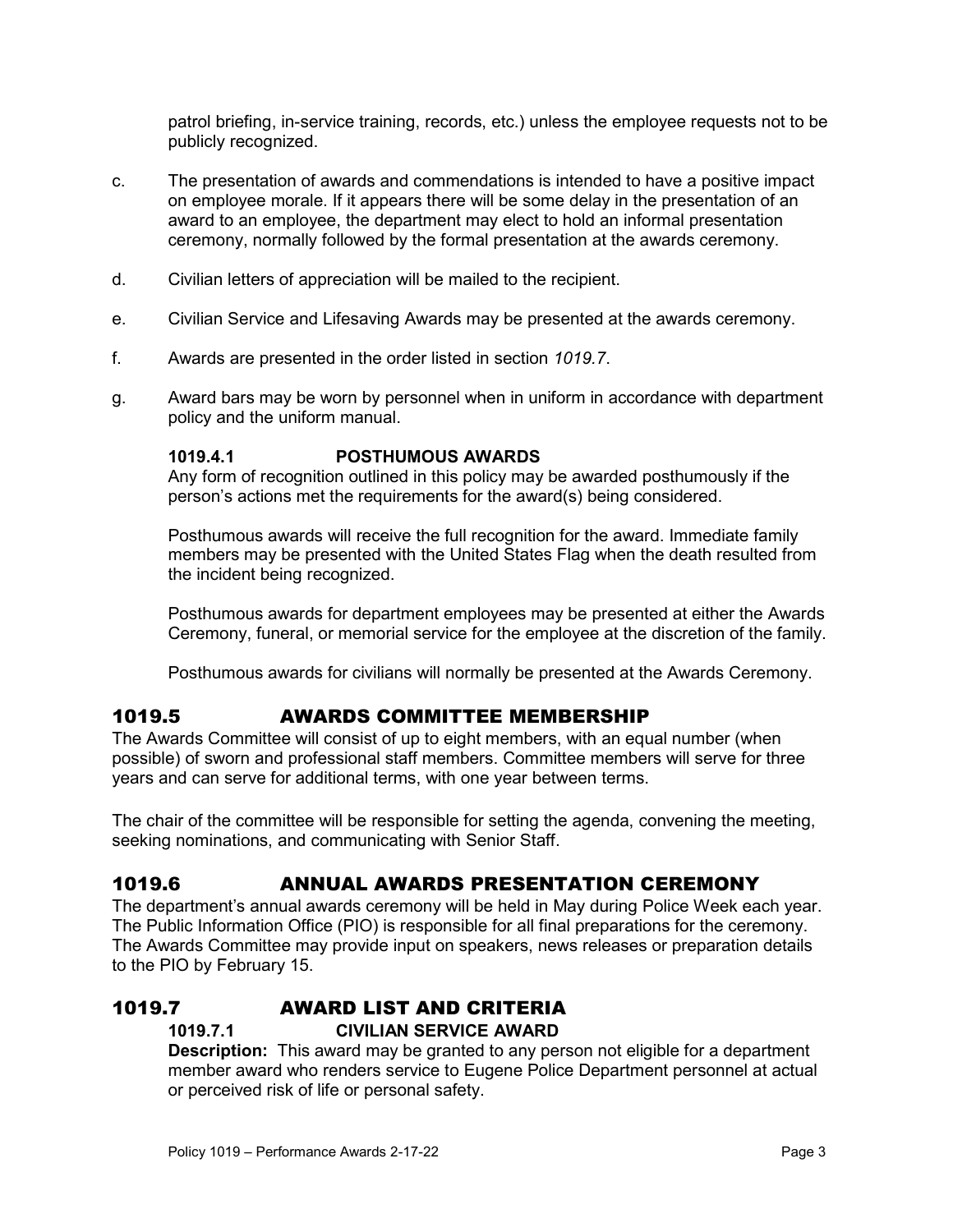Award: The Civilian Service Award consists of a framed certificate presented at the annual awards ceremony.

#### 1019.7.2 CIVILIAN SERVICE AWARD WITH VALOR

**Description:** This award may be granted to any person not eligible for a department member award who renders service to police department personnel at substantial risk of life and personal safety.

Award: The Civilian Service Award with Valor consists of a framed certificate.

#### 1019.7.3 CANINE VALOR

Description: The K9 Valor award may be granted to a Eugene Police K-9 that, in the appropriate exercise of its duty, performs an act of outstanding service at the risk of serious physical injury to itself.

Award: The recipient of the K9 Valor award will be publicly recognized at the annual Awards Ceremony with a framed certificate.

#### 1019.7.4 CLASS TWO COMMENDATION

Description: A Class Two Commendation denotes performance beyond the scope of duty that represents exemplary noteworthy performance or outstanding effort. This commendation involves performance above and beyond that required by the employee's basic work assignment or exceptional professional skill and conduct during a coordinated action. It may be awarded to an employee for an act of selfless conduct during a time of crisis or emergency, but which does not rise to the level of a higher award or for an act evidencing exemplary conduct or performance.

Award: Consists of an award bar and a framed certificate for a uniformed employee. Non-uniformed recipients will receive a framed certificate.

#### 1019.7.5 CRISIS INTERVENTION AWARD

**Description:** This award is presented to a department member who while maintaining the safety of the individual, community, and other department members in a crisis situation interacts with an individual(s) in a manner that has a profoundly positive impact on their lives.

The department member receiving this award would have demonstrated care and compassion for an individual in crisis or with mental illness and afforded that individual dignity and respect. The awarded department member may have also acted in a manner to cause a confrontation to be resolved without the use of force, or otherwise ensured the de-escalation of an event while maintaining the safety of the involved individuals and other emergency personnel.

Award: Recipients of the Crisis Intervention Award receive a framed certificate.

#### 1019.7.6 CIVILIAN LIFESAVING AWARD

**Description:** This award may be granted to any person not eligible for a department member award who performs an overt act by their own initiative which directly contributes to saving another human life, at the direction of a City employee, or while assisting a City employee.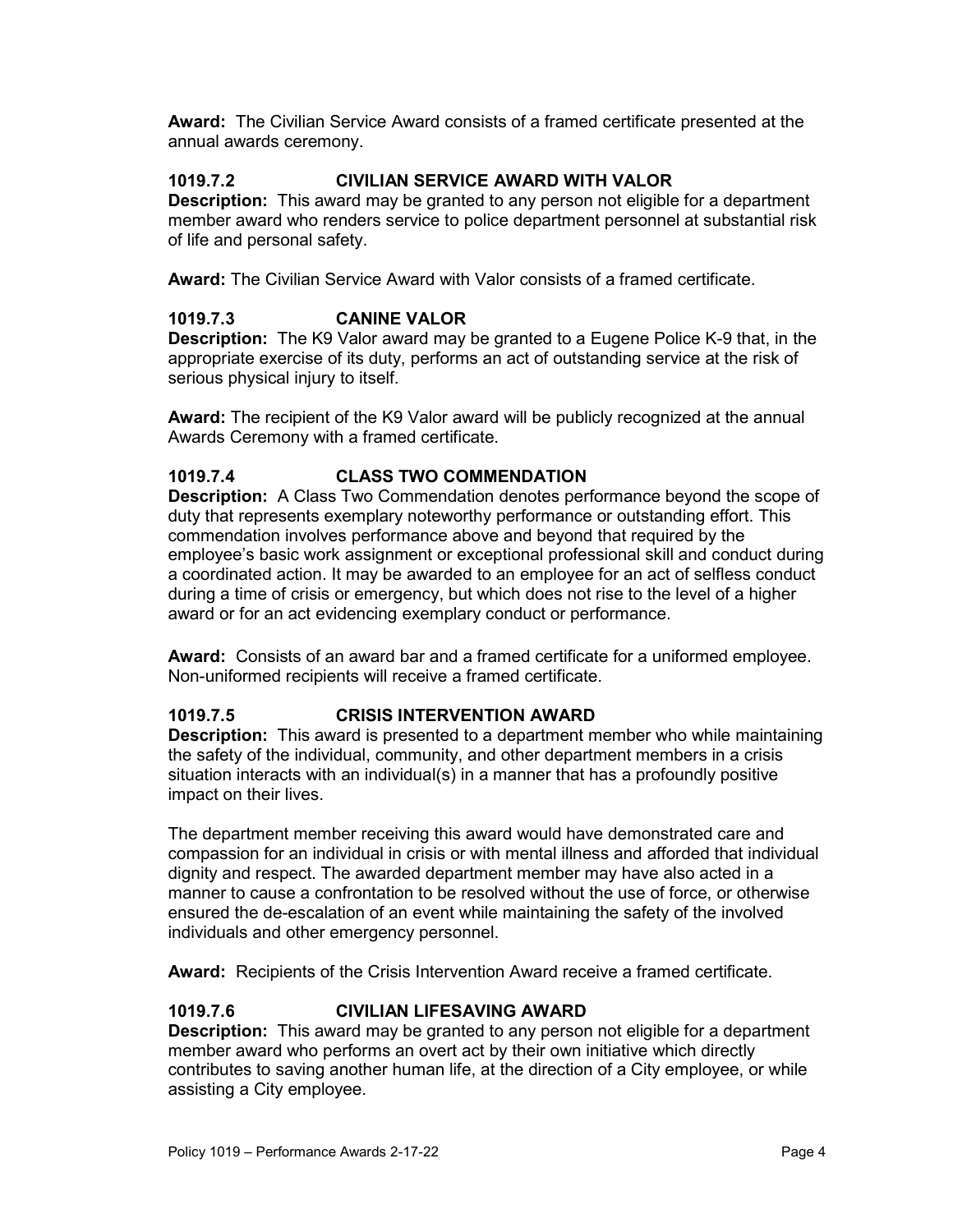Award: The Civilian Lifesaving Award consists of a framed certificate presented at the annual awards ceremony.

#### 1019.7.7 DEPARTMENT LIFESAVING AWARD

Description: This award is granted to a department member or sworn law enforcement officer who, while in the performance of their duties or while off-duty, performs an exemplary act which directly contributes to saving another human life.

Award: Sworn recipients will receive an award bar and a framed certificate. Professional staff recipients receive a framed certificate.

#### 1019.7.8 CAREER ACHIEVEMENT

Description: The Career Achievement Award honors a department employee who, over the course of their employment with Eugene Police Department, makes a lasting and substantial contribution to the department's ability to provide excellent public safety services. The actions must be cumulative during their employment with the department and completed in an exemplary manner that typifies leadership, the mission and values of the organization, and have contributed to the police profession in an outstanding manner. The award is given after separation from the department whether due to retirement or career change.

Award: A Career Achievement Award recipient receives a framed certificate.

#### 1019.7.9 SERGEANT RICHARD F. HANSEN AWARD

**Description:** This award is granted to the recruit officer who attains the highest academic achievement during participation in the basic police course at the Department of Public Safety Standards and Training. The award will be granted to one (or more, in the case of an academic tie) recruit officer on an annual basis. Recruit officers eligible for the award will be those who graduate from the DPSST basic police course in the calendar year for which the award is given, regardless of the course start date.

Award: A recipient of the Sergeant Richard F. Hansen Award receives a framed certificate and their name engraved on a perpetual, memorial plaque.

#### 1019.7.10 PARTNERSHIP AWARD

Description: This award is presented to persons or groups (within or outside the department) who have rendered service of a non-emergency nature which significantly contributes to the mission of the department.

A partnership award may be recommended by any department member. The partnership category areas will include:

- Community-oriented policing
- Prevention, education, and community services
- Volunteer programs that augment department resources
- Networking between neighborhoods and public safety stations
- Partnership programs between the department and other government agencies, schools, social service agencies, advisory boards, and private enterprises
- Employee and/or community training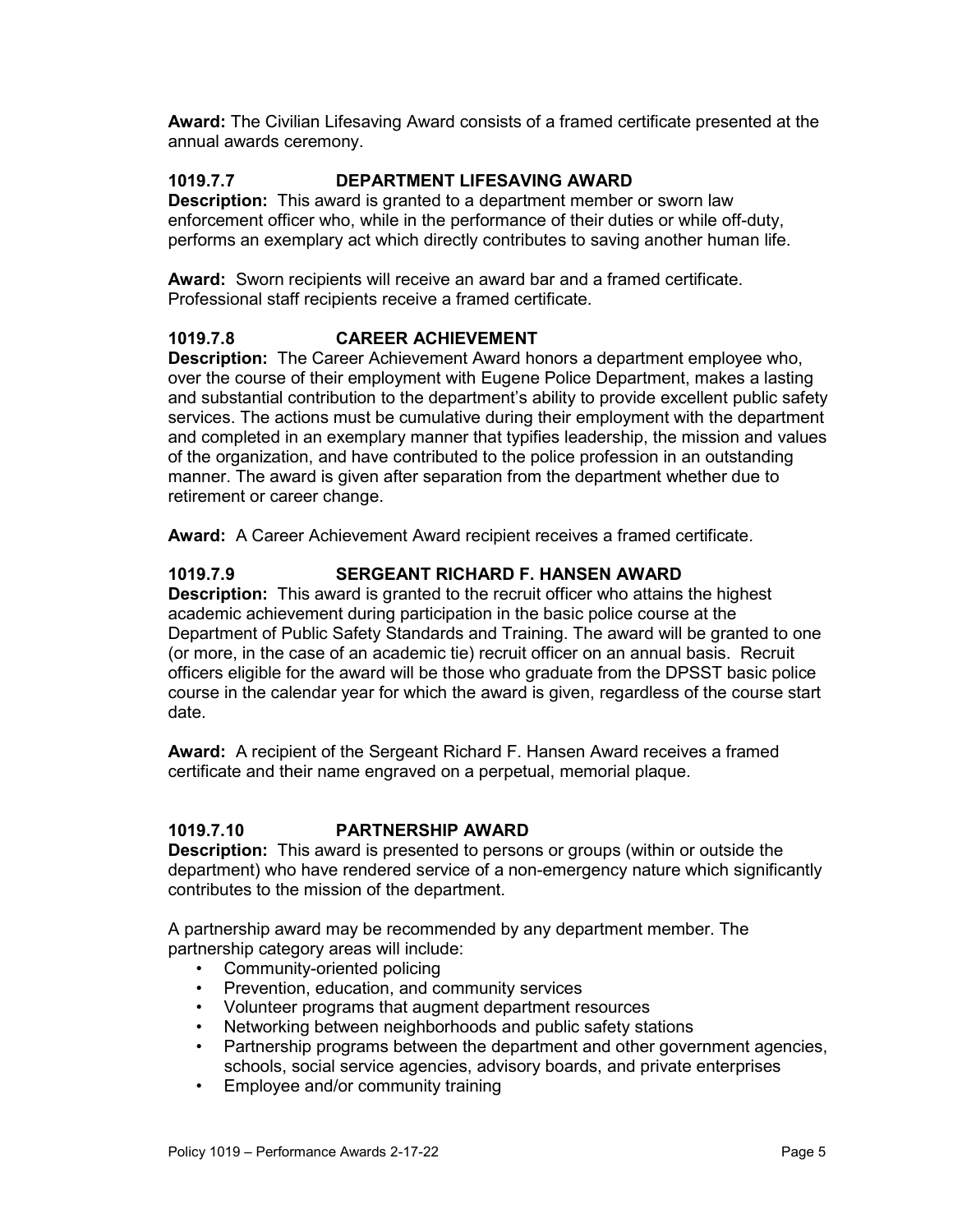• Employee and/or community education development around public safety issues

Award: Recipients of the Partnership Award receive a framed certificate presented at the annual Awards Ceremony.

#### 1019.7.11 JAMES R. ELLIS COMMUNITY POLICING AWARD

Description: The James R. Ellis Community Policing Award is presented to a department member whose performance has demonstrated integrity, compassion and courage, and;

- Has gone above and beyond the performance of their job.
- Has utilized public and private partnerships to improve the lives and safety of community members.
- Who performed well within their assignment, listened and interacted with community to come to common ground for improvement.
- Who took ownership of a specific problem, location, or both, and made difficult decisions while maintaining the values and goals of the Eugene Police Department.

Award: Recipients of the James R. Ellis Community Policing Award receive a framed certificate.

#### 1019.7.12 MARY CAROL NORENBERG HUMANITARIAN AWARD

Description: This award is presented to a department member who demonstrates dedication to fair and respectful treatment of others in the spirit of selflessness and compassion, and/or demonstrates a professional attitude toward work, and a commitment to serving the public.

Award: This award consists of a framed certificate presented at the annual awards ceremony and engraving the recipient's name on a perpetual plaque.

#### 1019.7.13 MERITORIOUS SERVICE AWARD

Description: A Meritorious Service Award denotes exemplary service beyond the scope of duty which contributes to improved effectiveness and efficiency of the department in the furtherance of its goals and objectives. Meritorious actions are those which clearly surpass that which is normally required or expected. The degree of merit need not be unique but must be exceptional and superior.

Award: A sworn EPD recipient of the Meritorious Service Award will receive an award bar and a certificate. Professional staff will receive a certificate.

#### 1019.7.14 UNIT CITATION AWARD

Description: The Unit Citation Award may be awarded to a unit whose service to the department is truly outstanding and exemplary. The exemplary level of service and success is dependent upon the participation of the unit as a whole. This is not intended to be an annual award, or an award that is routinely or regularly awarded. A unit member assigned for the entire time period considered, or who was involved in the specific action(s) performed for which the award is issued may receive this award.

Award: Sworn EPD recipients of the Unit Citation Award receive a medal, an award bar, and a certificate in a folder. EPD professional staff and recipients who are employees of other agencies who were members of the unit and meet the criteria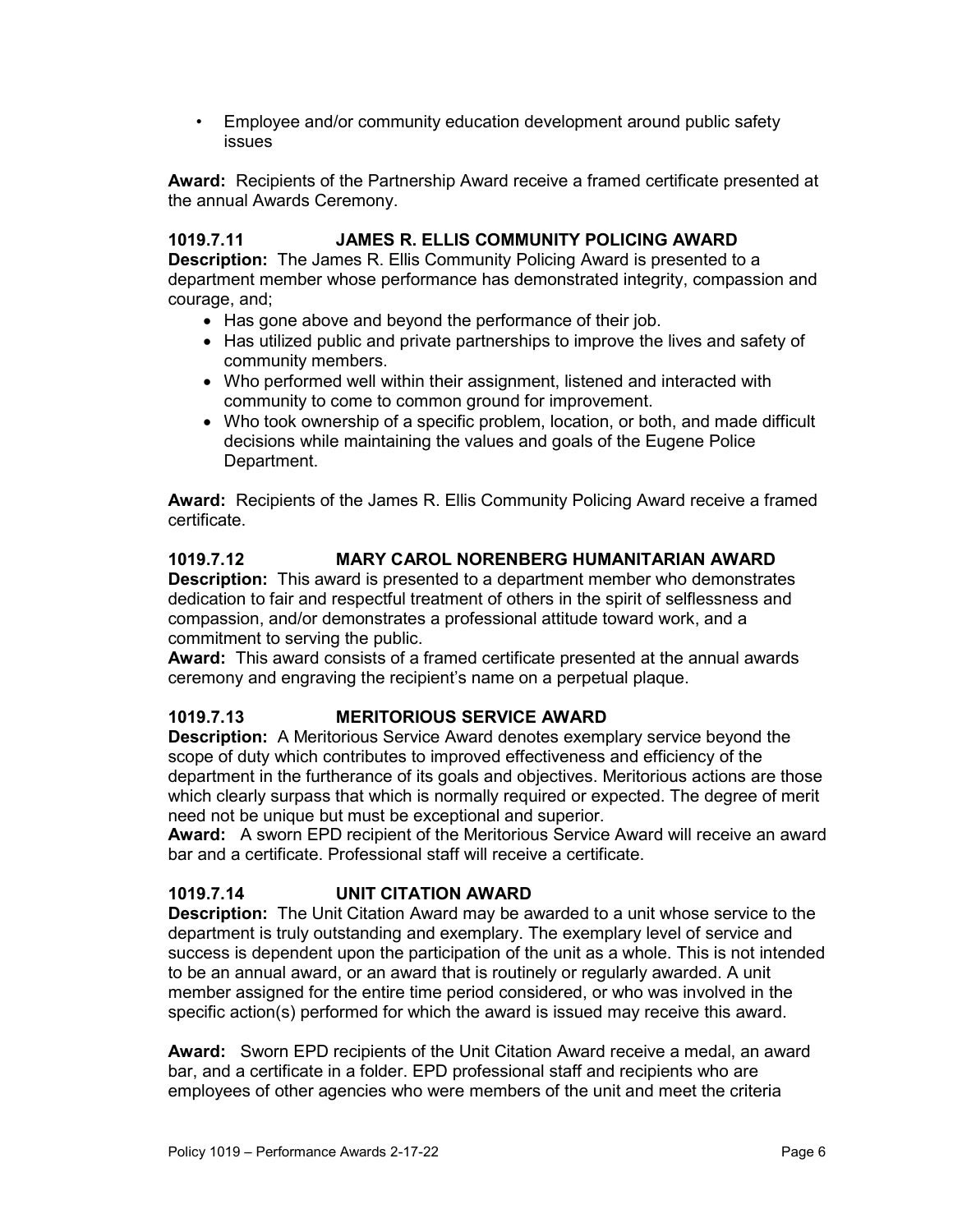receive a certificate in a folder. The unit receiving this award will also receive a unit framed certificate.

#### 1019.7.15 EMPLOYEE OF THE YEAR: SWORN, PROFESSIONAL STAFF, VOLUNTEER

**Description:** This award is given annually to one sworn employee, one professional staff employee, and one department volunteer for performance during the 12-month period. This person demonstrates a quality of work clearly and significantly exceeding the requirements of their position. This would include exceptional performance on a special project, or occurrences in which the employee has demonstrated exceptional knowledge, skills, or ability within the scope of their assigned duties and/or responsibility. An employee who has demonstrated sustained community service, either on or off duty, is eligible for this award.

Award: Recipients of Employee of the Year Award receive a framed certificate.

#### 1019.7.16 DISTINGUISHED SERVICE AWARD WITH VALOR

**Description:** This award is granted to any member of the department who performs an act of outstanding service in the performance of duty which demonstrates devotion to duty, selflessness, and personal courage. This act must be performed at substantial risk to the employee's life or personal safety with full knowledge of the risk involved. Demonstrated unselfishness, courage, and the significant risk of death or serious physical injury would characterize such an act.

Award: Sworn EPD recipients receive a medal, an award bar, and framed certificate. Professional staff will receive a framed certificate. The act of valor is exemplified by a "V" on the medal ribbon and on the award bar.

#### 1019.7.17 EUGENE POLICE STAR

**Description:** This award is granted to an employee who sustains serious physical injury (as defined in ORS 161.015) while performing their duties. To qualify for this award, the injury must have been caused by the deliberate or reckless actions of another person who is violating the law (e.g., attempting to cause injury to the employee or some other person or property), during the attempted apprehension of a person, or during an attempt by the employee to save a human life by placing themselves in immediate peril.

Award: Sworn EPD recipients receive a medal, an award bar, and a framed certificate for a uniformed employee. Non-sworn employees receive a framed certificate.

#### 1019.7.18 MEDAL OF VALOR

Description: The Medal of Valor is the department's highest award. It is awarded to a department employee who, in the appropriate exercise of duty and with full knowledge of the risk involved, distinguishes themselves by performing an extraordinary act of bravery or heroism above and beyond that normally expected in the line of duty. The person must have displayed extreme courage by placing their own safety in immediate and extreme peril while performing their duties. It must be the type of act that, if not done, would not subject the employee to any justified criticism.